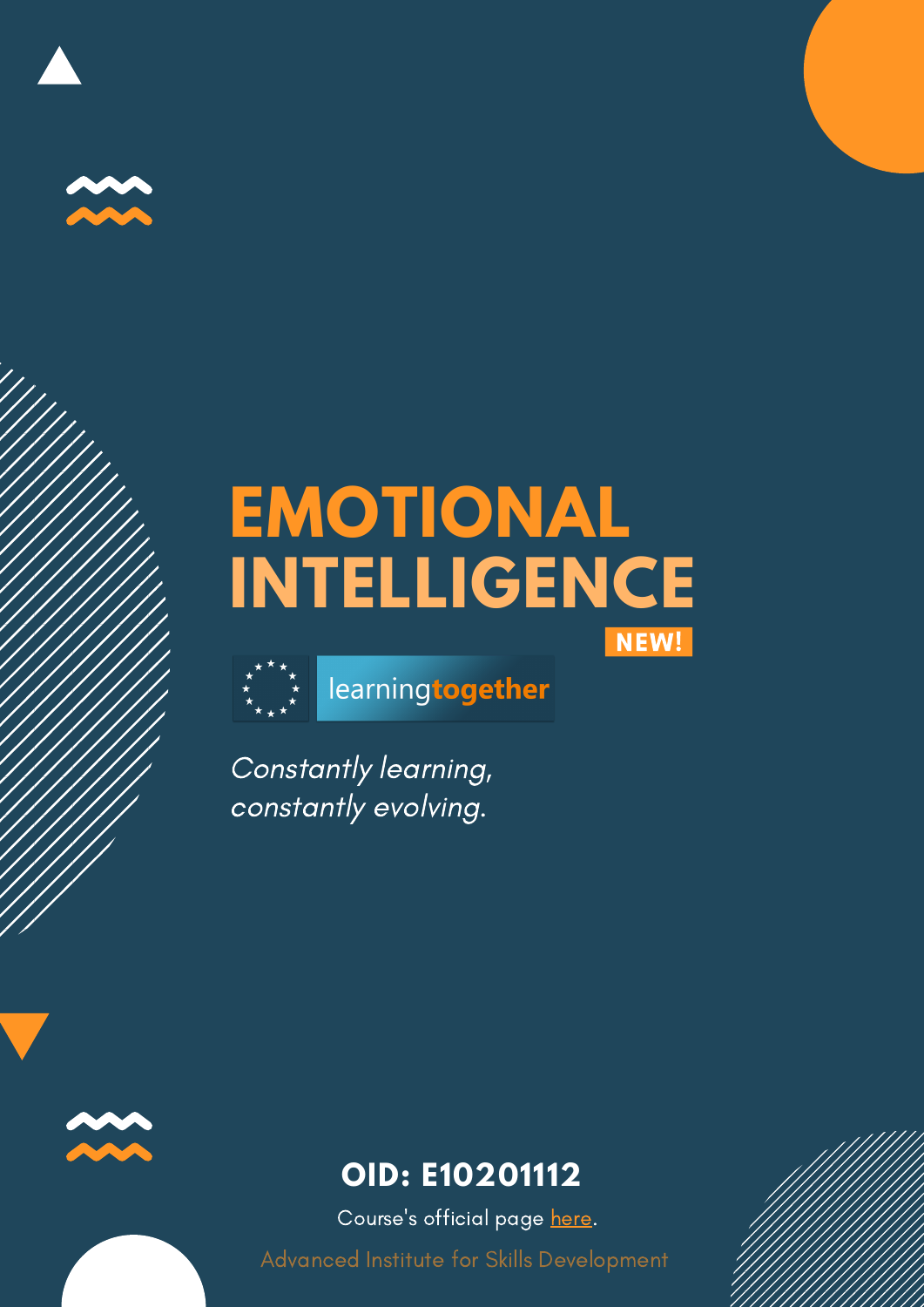# COURSE DESCRIPTION

Emotional intelligence is the ability to understand, use, and manage one´s own emotions in positive ways to relieve stress, communicate effectively, empathize with others, overcome challenges and defuse conflict. This competence has a surprisingly powerful effect on our lives, from our capacity to foster long-term relationships with friends to whether we're able to succeed in school.

Managing our emotions as well as understanding others' is vital when interacting within both the professional day to day with colleagues, students, parents and society.

Since 2020 that we are facing a global pandemic which caused a huge intrusion in all relationships. And between teachers and students too. While teaching was already a challenging profession, COVID-19 has pushed aside some of the heartwarming, relational positives of teaching and replaced them with stress and e-learning teaching.

Course Objectives: The course's main goal is to identify the benefits of emotional intelligence and understand more intimately the emotions of others and therefore how to use new skills to improve your well-being and meet the goals of your interactions with others.

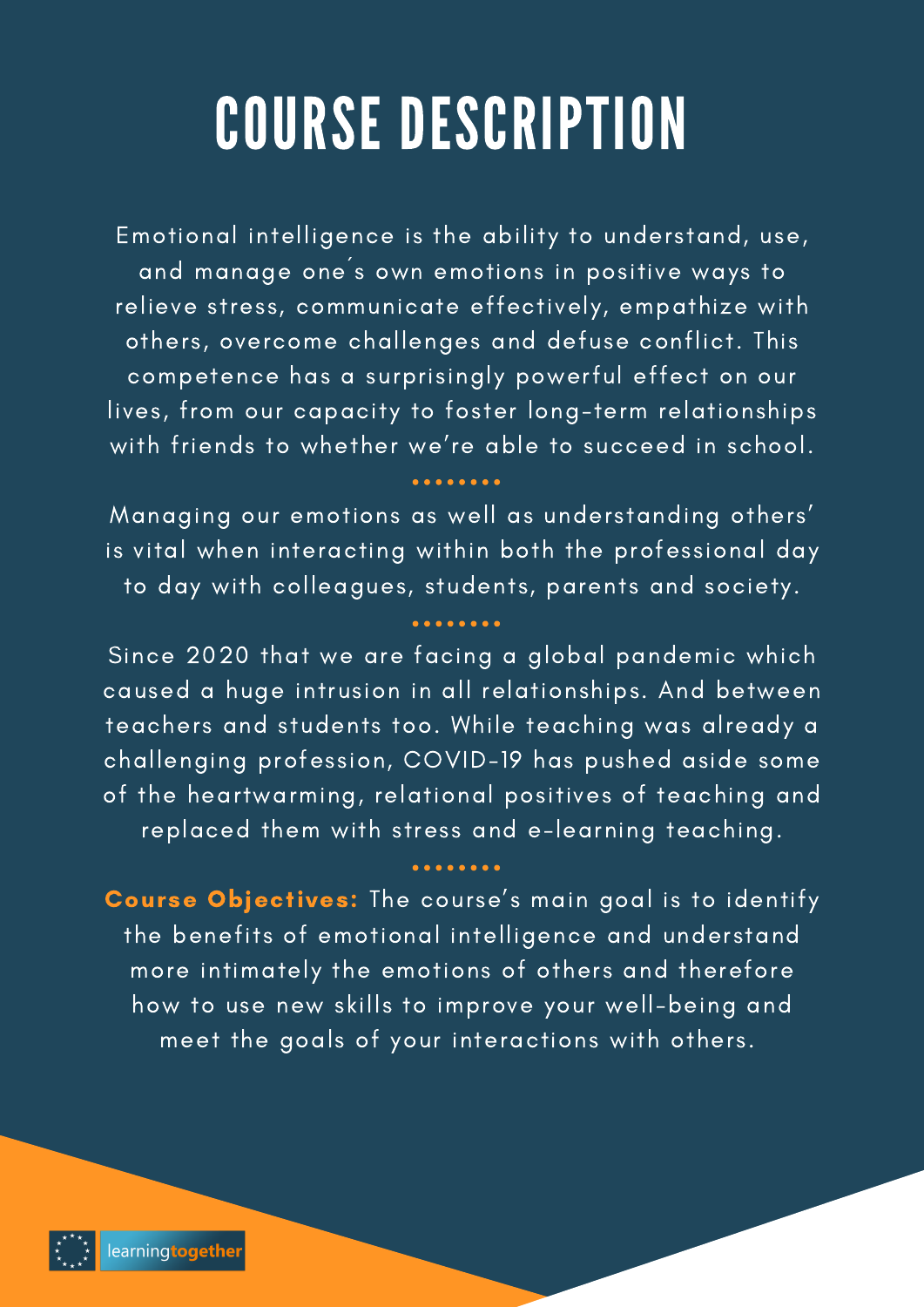# COURSE INFORMATION

#### Learning Outcomes

- Develop knowledge and practice self-management; awareness; control; motivation; empathy, and social skills;
- Understand, use and manage feelings and emotions;
- Learn the benefits of emotional intelligence;
- Conflict management hard skills;
- Maintain focus and control during difficult conversations;
- . Increase your likability which help you to win friends, build and solidify long-sustainable relationships;
- Engage with and influence others;
- Protect and enhance your well-being;
- Use your new skills to improve your well-being and meet your interaction goals with others;
- Practice language, social and communicative skills;
- Transfer and share core values, experiences and effective teaching practices with other teachers and colleagues.

Duration: 1 week (7 days - Sunday to Saturday - 9h00 to 13h00)

Location: Lisbon, Portugal **NEW!** Language: English

Certification: Certificate of Attendance + description of the learning outcomes above; Europass validation

**Price:** 660 $\epsilon$  (course fee + administration costs + social program) (Our courses are eligible to be completely funded by the new Erasmus+ program 2021-2027 - KA1 funds and several other programs)

See more information (e.g. dates, included activities) [here.](https://www.learning-together.eu/emotional-intelligence/)

## LET'S LEARN TOGETHER!

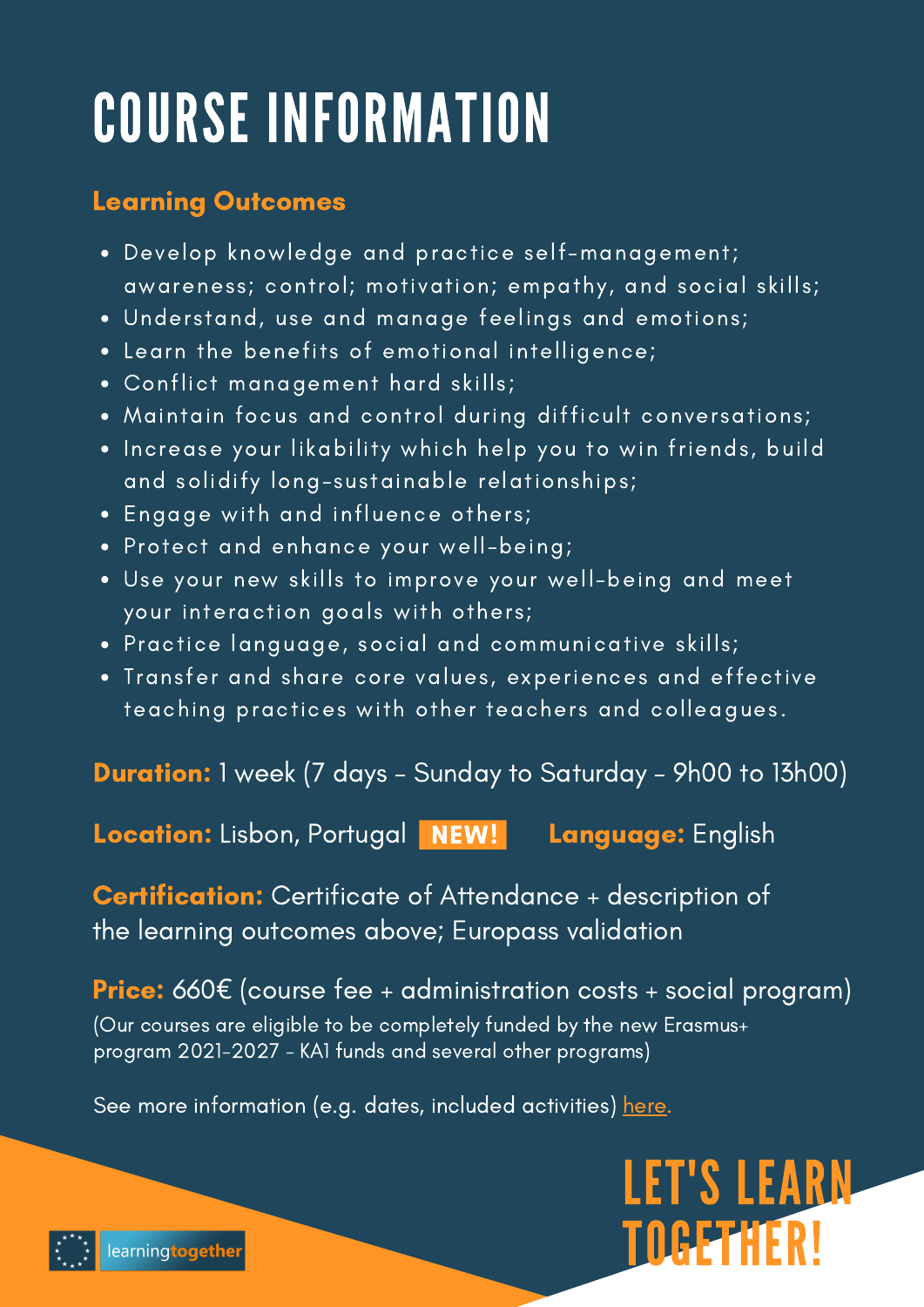# DAILY PROGRAM

\*Our courses also include a daily coffee break & social program.

- Welcome dinner, icebreaking
- Meet & greet, networking participants and staff
- Week briefing & planning

- How to measure emotional intelligence
- What are emotions? Recognizing the role of Respect other what are emotions? Recognizing the role of Respect other what is not are what is not are what is not are what is not are what is not are what is not are what i emotions
- 
- 
- 
- The different levels of emotional awareness
- **.** Increase our emotional knowledge
- Develop our emotional awareness
- Increase our self-confidence
- 

#### DAY 1 DAY 2 DAY 1 DAY 2

- 
- 
- 

### DAY 3 DAY 4

- The role of emotions in trust-based relationships
- Respect others and their emotions
- Express our own emotions and share them with others
- How to think positively
- Recognize emotions in others
- Learn tools to enhance our ability to recognize and appropriately respond to others' emotions
- Perceiving emotions accurately in others to build empathy
- Roleplay/Brainstorm

- Deal with difficult emotions in stressful situations
- Techniques to manage<br>challenging situations • Techniques to manage emotions in
- The impact of not managing and processing 'negative' emotions
- Learn conflict management strategies
- Develop conflict prevention behaviors

#### DAY 5 DAY 6

- 
- 
- subordinates, parents, students)
- 
- 
- 
- 

#### DAY 7

**Social Program & Activities**

- 7 Hills River Cruise
- Belém Lisbon Tour
- Modern Lisbon Tour